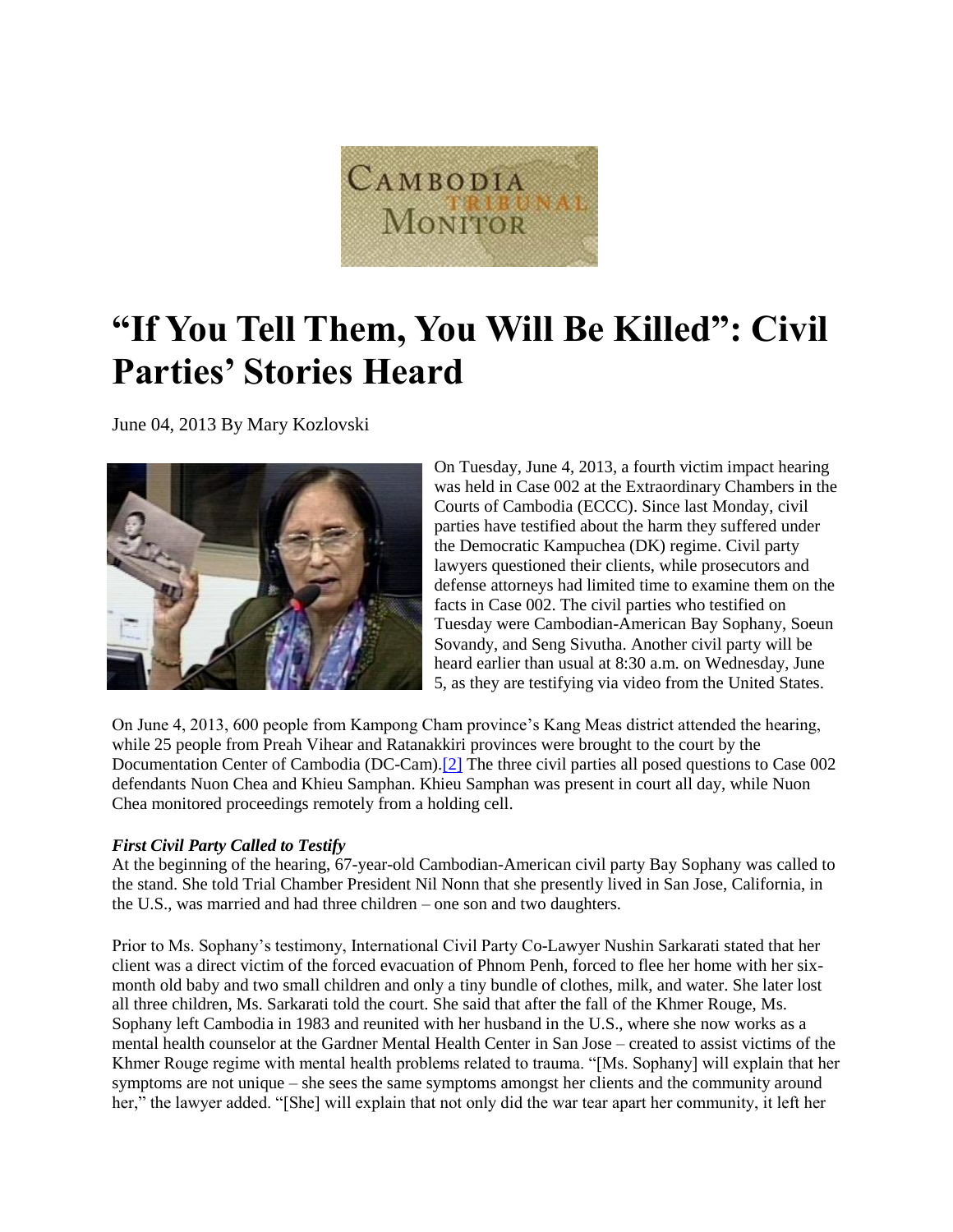and her husband childless, without an extended family, and with a feeling of hopelessness and isolation that endures to this day."

#### *Bay Sophany's Life before and after April 17, 1975*

Under questioning from Ms. Sarkarati about her life prior to April 1975, Ms. Sophany recalled that she lived in Phnom Penh, where she worked as a teacher and her husband was a lieutenant colonel. They had three children. She testified that her husband was the youngest brother of the first wife of General Lon Nol and was assigned by the Lon Nol government to study in the state of Georgia in the U.S. for a senior military role in late 1974. Describing the start of Khmer Rouge rule, Ms. Sophany said that on April 17, 1975, Khmer Rouge soldiers entered Phnom Penh – carrying weapons and wearing black uniforms and stern facial expressions – and began firing shots into the air, pushing people to leave the city immediately. The civil party described how she grabbed her children, along with a bag of milk, milk bottles, and a set of clothes for each of them, as Khmer Rouge soldiers warned residents that the Americans would drop bombs on the city and they must leave for three days. She told the court she had to leave because if soldiers entered her house, she would be killed, due to the photographs of her husband in military uniform and her extended family on display.

After being unable to make it to her elder sister-in-law's house, Ms. Sophany said, she was moved with others along the crowded streets on the main road near Chamkarmo[n\[3\]](http://www.cambodiatribunal.org/blog/2013/06/%E2%80%9Cif-you-tell-them-you-will-be-killed%E2%80%9D-civil-parties%E2%80%99-stories-heard#_ftn3) before reaching Chbar Ampov[.\[4\]](http://www.cambodiatribunal.org/blog/2013/06/%E2%80%9Cif-you-tell-them-you-will-be-killed%E2%80%9D-civil-parties%E2%80%99-stories-heard#_ftn4) She detailed the sight of dead bodies along the road – those of Lon Nol soldiers, elderly people, children, and pregnant women. Reminding the court that it was the hot season in April, Ms. Sophany recalled also seeing disabled people and people with oxygen tubes in their noses.

Fearing that she might lose her children in the crowds, Ms. Sophany testified that they passed Chbar Ampov and headed toward Traoy Sl[a\[5\],](http://www.cambodiatribunal.org/blog/2013/06/%E2%80%9Cif-you-tell-them-you-will-be-killed%E2%80%9D-civil-parties%E2%80%99-stories-heard#_ftn5) taking several days to leave Phnom Penh entirely and sleeping in empty houses along the way. The civil party described a day of pouring rain, during which she and her children crouched under a mango tree but got soaked. The next morning, they were made to continue moving, and she and her children grew sick with fever due to the rain and extreme heat, she recollected. Upon reaching Traoy Sla and taking refuge in a house with some base people, Ms. Sophany said, her children got sicker and people gave them some food, but Khmer Rouge soldiers instructed them to stop and she was told to move away from them. She added that she was treated like a "new person," or "17 April person."<sup>[6]</sup>

On the village outskirts, Ms. Sophany recalled, she built a shelter from palm leaves; her baby became seriously ill and she exchanged a diamond ring – a wedding gift from her elder sister-in-law – with some base people for 25 cans of rice, which she subsequently traded for ten tablets of aspirin. However, the civil party testified, her baby contracted dysentery and could not eat, vomiting anything she ingested. After searching for someone with medical experience, Ms. Sophany said, a villager advised her to walk four or five kilometers to a military hospital, where a medic injected her baby in the head with an unknown substance. After this injection was administered her baby suffered from a seizure and died, Ms. Sophany recounted, describing to the court how she cried and hugged her child, before burying her in the nearby forest and erecting a wooden stake to mark the location.

At the time, the civil party stated, she grew confused and forgetful, and Khmer Rouge soldiers forced her to work extremely hard planting corn while her children stayed at home with no one to care for them. Ms. Sophany testified that she attempted twice to leave and was stopped by Khmer Rouge soldiers, but she succeeded on her third attempt, taking a small boat to another village and boarding a truck with Chinese people being sent back to Phnom Penh to plant vegetables[.\[7\]](http://www.cambodiatribunal.org/blog/2013/06/%E2%80%9Cif-you-tell-them-you-will-be-killed%E2%80%9D-civil-parties%E2%80%99-stories-heard#_ftn7) Upon their arrival in the city, however, they were driven to Tuol Sleng pagoda near Kampong Kantuo[t\[8\]](http://www.cambodiatribunal.org/blog/2013/06/%E2%80%9Cif-you-tell-them-you-will-be-killed%E2%80%9D-civil-parties%E2%80%99-stories-heard#_ftn8) where there was a military base and battalion with many armed Khmer Rouge soldiers in black uniforms, she recalled; they were packed into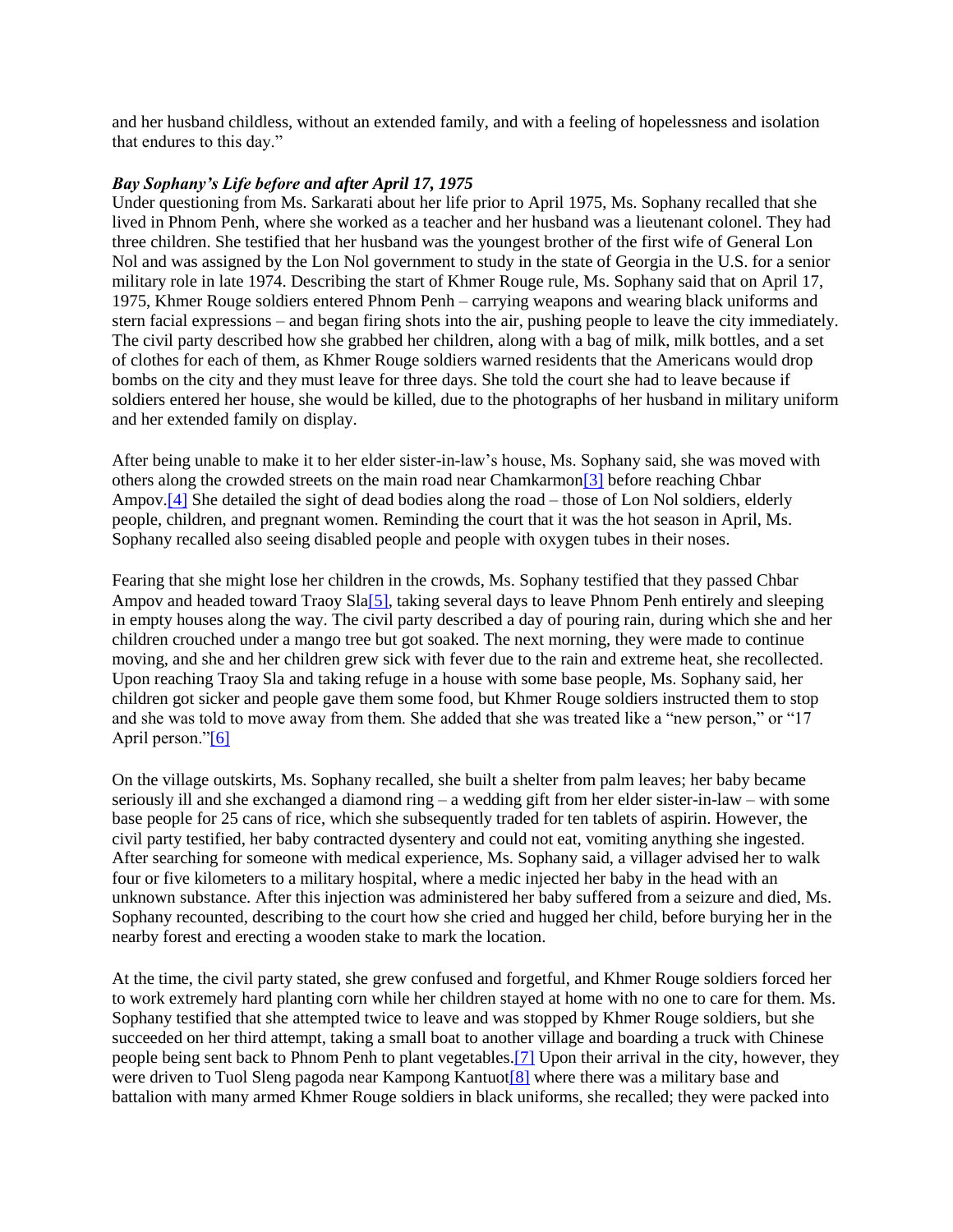an empty house like "a bunch of bananas" before being made to clear bushes and forest for farming and plow the fields. Ms. Sophany added that it was "difficult" work during which insects stung them and people who resisted or did not work hard enough were harshly beaten.

Ms. Sophany testified that her son one day attempted to follow her to work in the rice fields and was grabbed by two Khmer Rouge soldiers, one of whom put a gun his mouth. She described how her son cried and the soldiers said her son was an "American son," not a "Cambodian son," before informing her they would not kill him but had to threaten him so he did not follow her. She said another Khmer Rouge soldier then pointed a gun at her back to make her keep walking and she begged them not to kill her son, whose hands were tied together with a scarf. After she turned to go to work, Ms. Sophany told the court, her son and daughter still ran after her[.\[9\]](http://www.cambodiatribunal.org/blog/2013/06/%E2%80%9Cif-you-tell-them-you-will-be-killed%E2%80%9D-civil-parties%E2%80%99-stories-heard#_ftn9)

From then on, Ms. Sophany testified, her children became swollen and sick; she received only a cup of watery gruel each day while her children got half a cup. The civil party said she had a Seiko wristwatch hidden and exchanged it for some medicine from villagers, who gave her only eight Vitamin B1 tablets that did not help her children. Then, Ms. Sophany stated, she was sent to a military base called "320" for three months, where she was forced to work hard carrying earth to assist in building a dam. She said she was then sent to an unknown location, where the Khmer Rouge took her biography and accused her of being a television commentator during the Lon Nol period. After this incident, Ms. Sophany added, she was kept under surveillance. The civil party testified that she and her children, among others, were taken near Phnom Chisor<sup>[10]</sup>, where they hard to work "extremely hard" breaking rocks and where her son's health became worse. Ms. Sophany recalled that she ran out of medicine and the Khmer Rouge soldiers starved them for two days; the family ate only boiled wild plants and she begged people for some rice and picked some palm fruit. Ms. Sophany said:

On that night, when we were so starving, we did not have anything to eat but the plant leaves. I cried very painfully. I hugged my two children. I did not know actually while, at that night, while I hugged my son, I did not know when my son passed away. And the next morning when I got up, I saw my son. He was motionless; his body temperature got very cold. And I did not know. I tried to open the eyes of my son, I tried to feel him on the nose, but then I realised that my son had already passed away.

Ms. Sophany told the court that she buried the body of her son near the foothills of Chisor Mountain and carved his name on a stone. After her son's death, the civil party recalled, her five-year-old daughter fell ill and she could not help, as she had no medicine. Ms. Sophany said her daughter died, after which she became "almost insane" and did not talk to anybody. "I wanted to die with my children because I had nothing left – my children were all dead," she said. "They died because of the Khmer Rouge soldiers, and I would like to appeal to the court to find justice."

A photograph was put on display of a baby lying on its stomach, which the civil party identified as her youngest daughter who died after being injected by a medic at a Khmer Rouge hospital. Ms. Sophany said she had sent the photograph to her husband in the U.S. a week before Phnom Penh fell to the Khmer Rouge. She testified that after the Khmer Rouge era was over, she had no one left; her parents disappeared and villagers in Kampong Chhnang said her father had been killed. The members of her husband's side of the family were killed, Ms. Sophany informed the court, and she had only her husband left in the U.S. The civil party stated that she became mentally ill as a result of her suffering under the Khmer Rouge regime and still experienced nightmares in which Khmer Rouge soldiers chased and tried to kill her. Physically, Ms. Sophany added, she sustained a wound on her leg.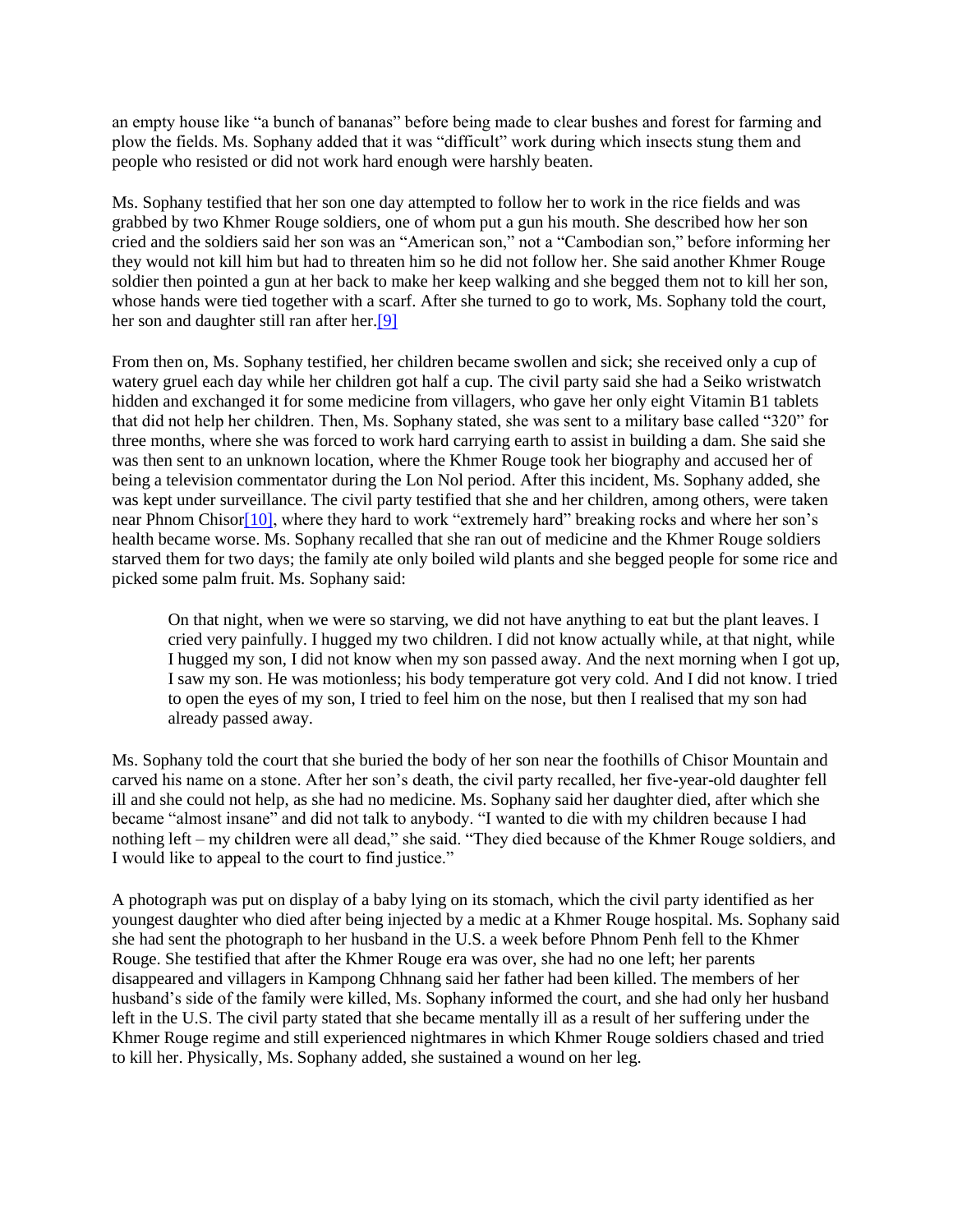#### *Accused Respond to Questions from Bay Sophany*

At this juncture, Ms. Sophany asked the two accused if they were aware that the Khmer Rouge mistreated and killed young children and interrogated and forced them to tell stories about their parents. Additionally, she inquired if the two men had ordered Khmer Rouge soldiers to behave in such a manner, and if not, who did.

Firstly, Khieu Samphan rose and stated – as he has to civil parties posing questions over the previous week – that he was not a DK leader and though labeled head of state, he had no authority. The accused said he did not know about Khmer Rouge soldiers killing, mistreating or interrogating children, and to his knowledge no such orders were given. He asserted that he had given no such orders, had no authority over the military, and was not cruel. Noting that Ms. Sophany had testified to being in Traoy Sla, Khieu Samphan said the person responsible for that sector was vested with such authority. "I myself would oppose such cruel and crazy acts, but I really regret that I did not know about this matter," he concluded. Next, Nuon Chea, sitting on a bed in his holding cell, expressed his "sorrow and regret" for Ms. Sophany's loss. He responded that the DK government had no policy to kill its own people but instead to rescue and build people into good citizens and compatriots who loved one another. Nuon Chea said DK had no policy to kill young children.

#### *Prosecution Quizzes Civil Party about Family and Evacuation*

After the responses from Khieu Samphan and Nuon Chea, International Senior Assistant Co-Prosecutor Vincent de Wilde cited a lette[r\[11\]](http://www.cambodiatribunal.org/blog/2013/06/%E2%80%9Cif-you-tell-them-you-will-be-killed%E2%80%9D-civil-parties%E2%80%99-stories-heard#_ftn11) in which Ms. Sophany said she lost many family members on her husband's side who had been executed[.\[12\]](http://www.cambodiatribunal.org/blog/2013/06/%E2%80%9Cif-you-tell-them-you-will-be-killed%E2%80%9D-civil-parties%E2%80%99-stories-heard#_ftn12) When asked for her sources, Ms. Sophany replied that she received information from people in her mother-in-law's native village in Takeo province and the Khmer Rouge knew of her in-laws' background; her father-in-law was Lon Nol's father-in-law and they were aware of her elder brother-in-law's occupation. She testified that most of her husband's relatives were public servants and senior government officials during the Lon Nol regime, and even her own parents were killed because of their connection to her husband's relatives. She stated that Khmer Rouge soldiers killed Lon Nol soldiers, in particular those of a similar rank as her husband.

Turning to the classification of people in DK, Mr. de Wilde queried whether the Khmer Rouge ever explained why certain people were treated differently or why 17 April people were segregated from base people. Ms. Sophany answered that the Khmer Rouge said her social class differed from that of base people in her village; she was considered a new, 17 April person. She testified that base people – those who lived in liberated zones – had more than 17 April people; they had sufficient rice while April 17 people had watery gruel with a few grains of rice, some salt, and occasionally a small amount of dried or fermented fish. Ms. Sophany related how they were sometimes starved. Elaborating, Ms. Sophany told the prosecutor:

We were treated as the new people, the 17 April people, which had a different social status or class compared to the base people. While we were working, we were watched by armed people, even during the night time when we were sleeping, people would be walking around and monitoring us.

Ms. Sophany stated that they had to break rocks for road construction and she wounded her leg, which became infected, but she still had to work or her rations would be withdrawn. Mr. de Wilde quoted the document previously mentioned  $[13]$  as saying that a woman was beaten severely to retaliate against imperialism and capitalism because one of her children informed the Khmer Rouge that she had stolen a pumpkin. When asked if she felt the Khmer Rouge's mistrust of people of her class, Ms. Sophany replied that the woman beaten was married to a former soldier $[14]$  and was breaking rocks next to her, while her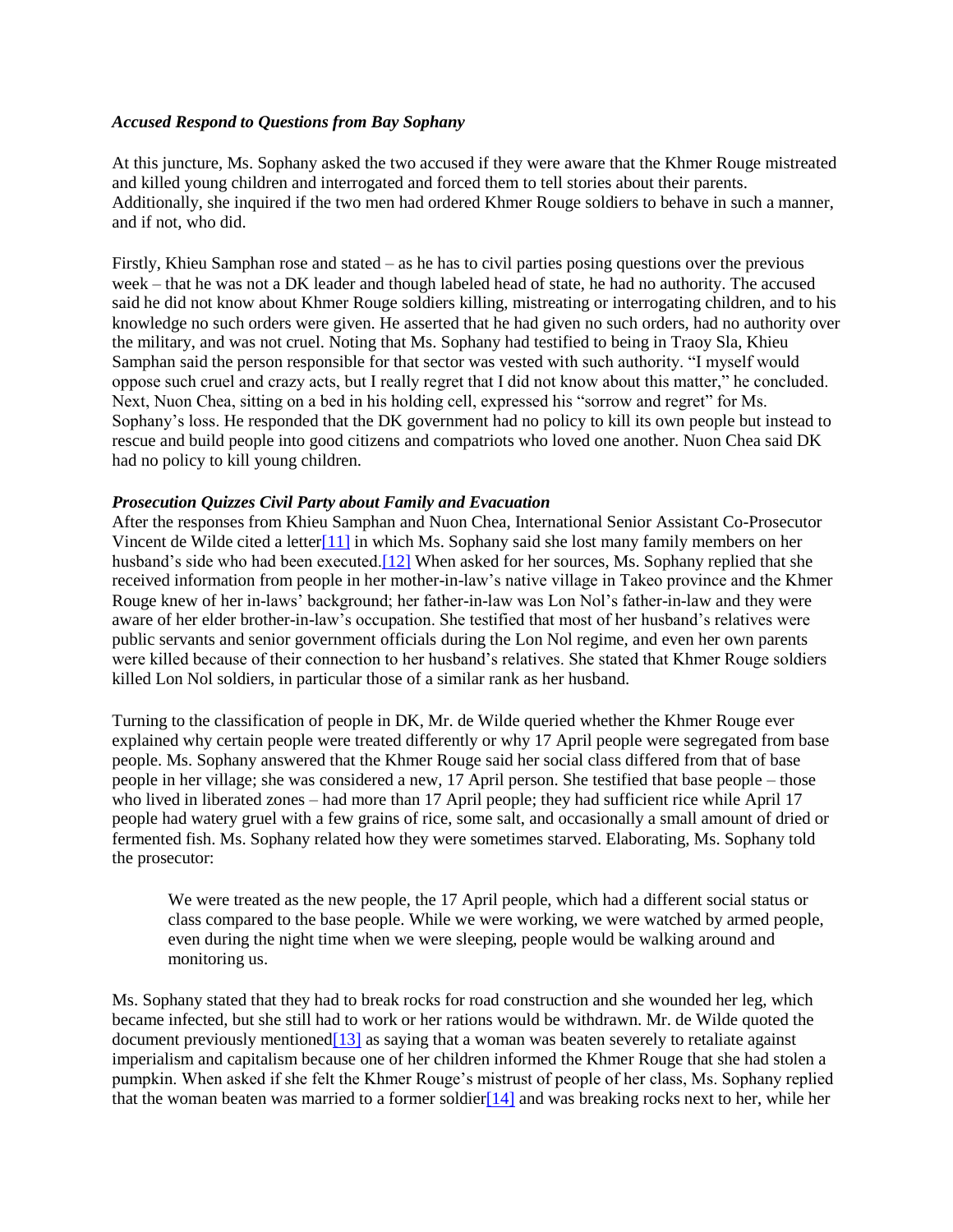children were beaten and interrogated in the village. She described how her own children were beaten and asked about their parents' occupations under the former regime and whether their parents had stolen anything from Angkar. Ms. Sophany testified that she told her children never to say that their father was a soldier and lived in the U.S. or they would all be killed; instead they told the Khmer Rouge that their father was a teacher and their parents were separated.

When the children of the woman breaking rocks near her told the Khmer Rouge their mother had a pumpkin and they could not find it, the Khmer Rouge – including a pregnant woman – tied her up and beat her, Ms. Sophany recollected, though the woman denied the theft. The civil party said the rest of the people kept their heads down. "We were encouraged to beat that woman; even if I had to die, I would not lay my hand on her," the civil party added. In response to Mr. de Wilde's final question, Ms. Sophany testified that toward the end of the regime, the Khmer Rouge forced 17 April people – by then in a designated village – to dig two meter by 0.5 meter pits that were one meter deep, which she was told were intended for fertilizer. However, these pits were not finished because Vietnamese troops arrived, she told the court.

## *Further Examination by Civil Party Lawyer*

Granted an extra five minutes Ms. Sarkarati inquired if any of Ms. Sophany's trauma symptoms, such as nightmares, changed when she left Cambodia for the U.S. The civil party answered that the symptoms remained, especially because she witnessed the children of American families and thought of her own. "I still recall the time when my children talked to me; I remember every word they said to me," she said, adding that she could not have more children following the end of the regime due to her health. When asked what problems she saw among Cambodian victims she met at the health center, Ms. Sophany said they brought the trauma of the Khmer Rouge period with them and she provided them with counseling – particularly those who did not make a good living in the U.S. The civil party stated that she could not be compensated for her suffering and appealed to the court to find justice for her children and family killed by the Khmer Rouge. She asserted:

If those dead family members do not find justice, I believe that I will not be able to die at peace. As a mother, as a daughter of my parents, and a mother of my children, I want to find justice for them.

## *Nuon Chea Defense Cross-Examines Civil Party*

Firstly, National Co-Lawyer for Nuon Chea Son Arun pressed Ms. Sophany for detail about the evacuation. In response, Mr. Sophany testified that Khmer Rouge soldiers did not enter her house but were shooting into the air and pushing her neighbors to leave their houses immediately because the Americans would drop bombs; they were one house down and approaching her residence, so she left. When queried if she therefore left Phnom Penh of her own free will, Ms. Sophany disagreed, rhetorically asking, "Who would do that?" Again, the civil party told the court that she left because of the aforementioned actions by Khmer Rouge soldiers. "If they were to enter my house and saw the photos, and while I was there, then there would be big trouble for me," Ms. Sophany reiterated.

After Mr. Arun posed a query about the soldiers' behavior, Ms. Sarkarati objected that his questioning was repetitive and he was badgering the civil party. President Nonn instructed Ms. Sophany to respond, and Mr. Arun inquired again about the behavior and appearance of the soldiers. She responded that they were stern and stared at people, threatening everyone to leave their houses for three days or Americans would drop bombs. "They were of a cruel nature, and they wore black uniforms," she said. When Ms. Sarkarati objected to the start of Mr. Arun's question – describing Ms. Sophany as evacuating herself from Phnom Penh – she was overruled. In response to Mr. Arun's query about people with whom she had